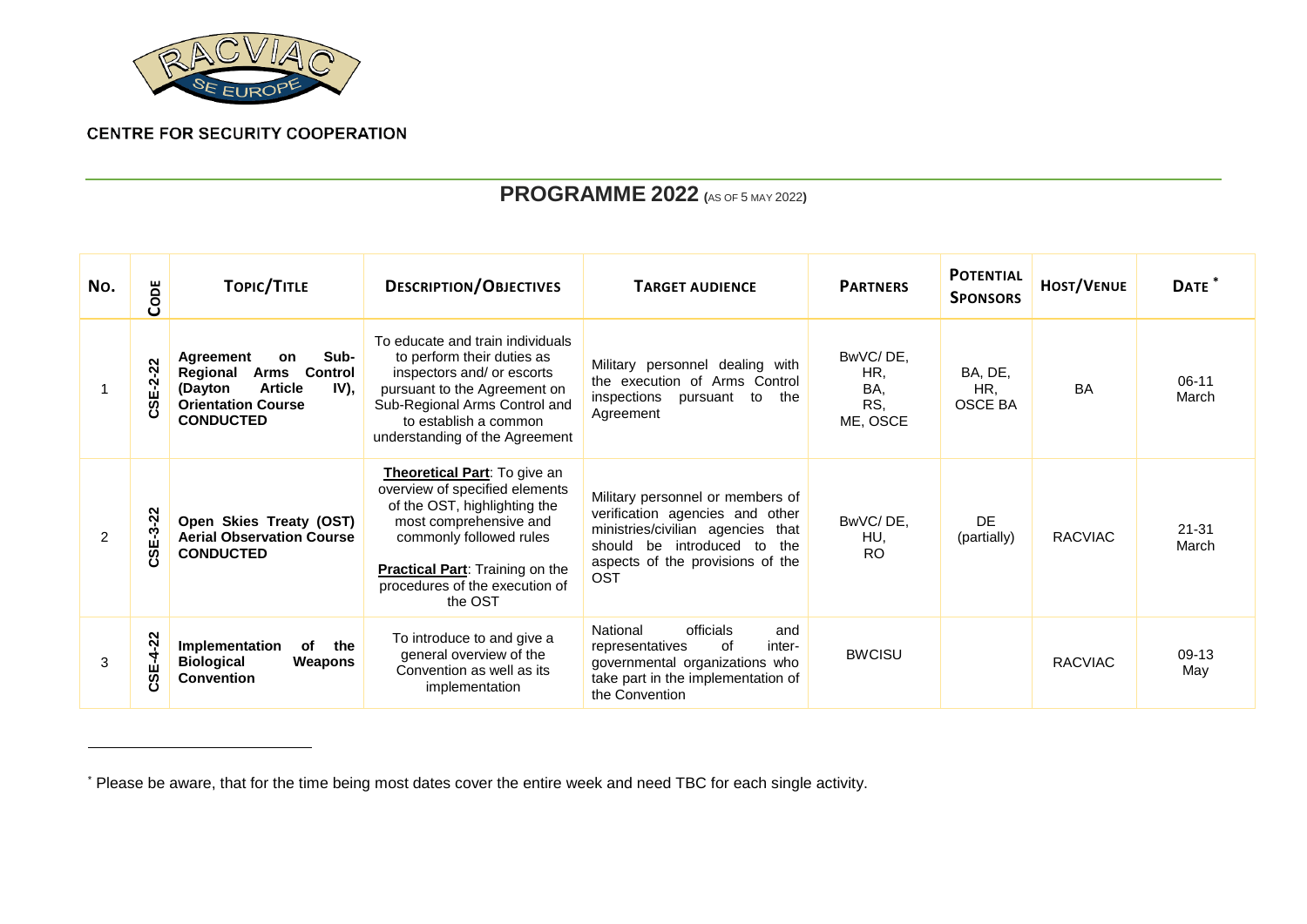| 4              | CSE-5-22 | <b>Security</b><br><b>Physical</b><br>and<br><b>Stockpile</b><br><b>Management</b><br>Project | To train personnel and share<br>experiences about compliance<br>inspections of propellants and<br>chemical stability of<br>ammunitions                                                                                                                                               | Military personnel and civilians<br>who are involved in the SALW/<br>AC management cycle                                                                                                                                                                                                                                                     | <b>SEESAC</b>                     | DE,<br><b>SEESAC</b>  | <b>ME</b>      | $27 - 30$<br>June     |
|----------------|----------|-----------------------------------------------------------------------------------------------|--------------------------------------------------------------------------------------------------------------------------------------------------------------------------------------------------------------------------------------------------------------------------------------|----------------------------------------------------------------------------------------------------------------------------------------------------------------------------------------------------------------------------------------------------------------------------------------------------------------------------------------------|-----------------------------------|-----------------------|----------------|-----------------------|
| 5              | CSE-6-22 | <b>Arms Control Symposium</b>                                                                 | To analyse in the framework of<br>the Symposium future trends,<br>latest developments and main<br>challenges in the<br>implementation of Arms Control<br>treaties as well as the latest<br>developments and tendencies in<br>the area of non-proliferation                           | Personnel<br>ministries<br>from<br>(foreign affairs, defence, and<br>interior), political institutions and<br>national authorities involved in<br>the implementation of Arms<br>Control treaties or experts/policy-<br>makers<br>well<br>as<br>as<br>representatives of international<br>organizations in the field of non-<br>proliferation | BwVC/DE,<br><b>HR</b>             | DE. HR<br>(partially) | <b>RACVIAC</b> | $17 - 20$<br>October  |
| 6              | CSE-7-22 | Document 2011<br>Vienna<br><b>Course</b>                                                      | Theoretical Part: To train the<br>participants employed as<br>visitors/ evaluators and escort<br>team members and to offer (or<br>provide) them with a<br>comprehensive theoretical<br>analysis of subjects related to<br>the planning and conducting of<br>the Vienna Document 2011 | Formations/<br>Commanders<br>of<br>Units, military officers and other<br>ministries/ civilian agencies who<br>should<br>be<br>informed about/<br>introduced to the theoretical<br>aspects of the provisions of the<br>Vienna Document 2011                                                                                                   | HU,<br>OSCE BA,<br>BwVC/DE,<br>SI | DE<br>(partially)     | <b>RACVIAC</b> | $07 - 11$<br>November |
|                |          |                                                                                               | Practical Part: To train on the<br>procedures of the execution of<br>planning and conducting of the<br>Vienna Document 2011                                                                                                                                                          | Commanders<br>Formations/<br>of<br>Units, military officers and other<br>OSCE/ UN members, upon their<br>request                                                                                                                                                                                                                             | HU,<br>OSCE BA,<br>BwVC,<br>SI    | DE<br>(partially)     | SI             | $07 - 11$<br>November |
| $\overline{7}$ | CSE-1-22 | <b>Chemical</b><br>Weapons<br><b>Convention Workshop</b>                                      | To discuss relevant issues<br>related to the Chemical<br>Weapons Convention (CWC)<br>and provide a broad overview of<br>its implementation procedures                                                                                                                                | Senior/junior military or civilian<br>recommendation-makers<br>who<br>are dealing with CWC issues and<br>responsible<br>for<br>escorting<br>inspections                                                                                                                                                                                      |                                   | <b>OPCW</b><br>(TBD)  | <b>RACVIAC</b> | $21 - 25$<br>November |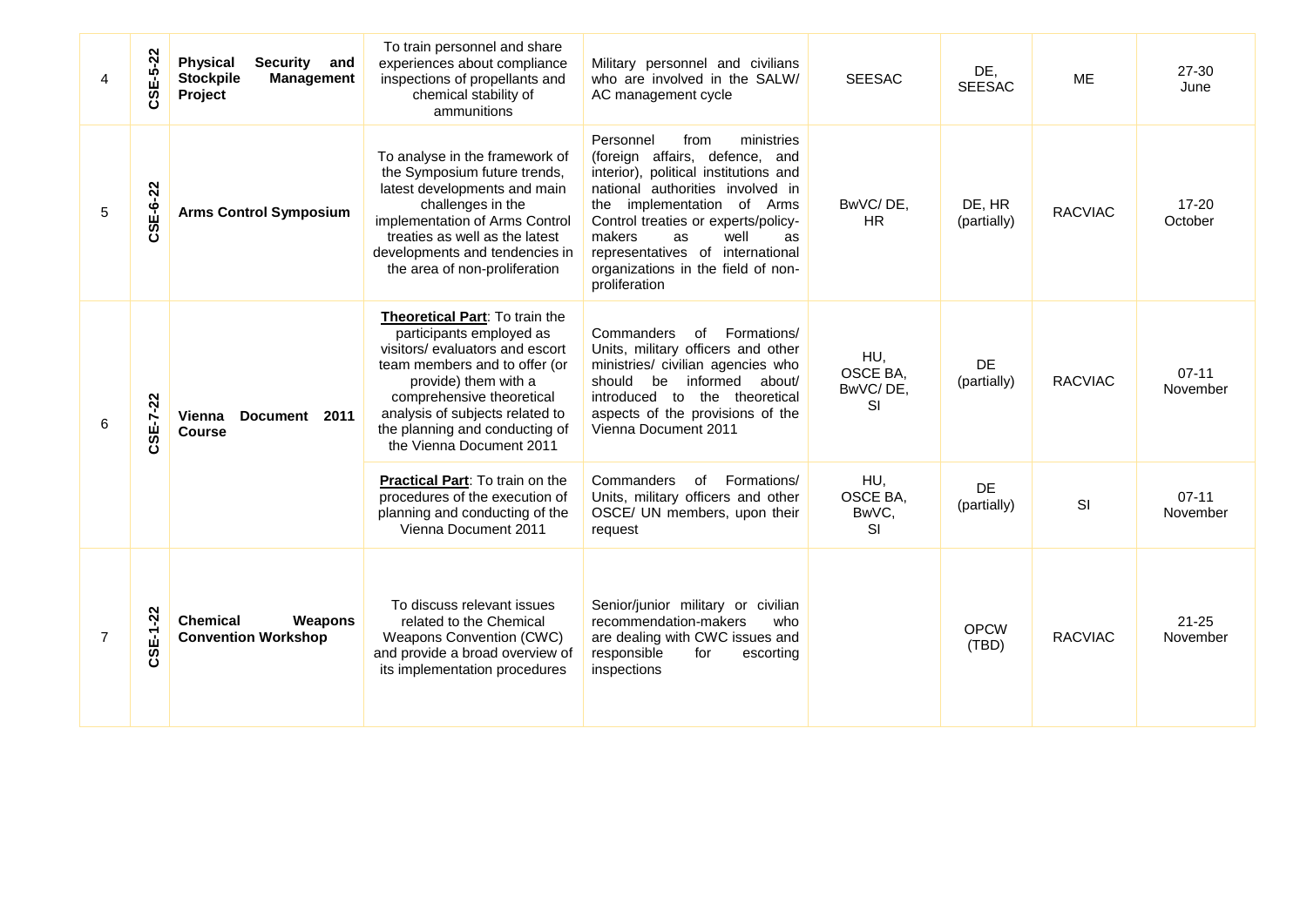| 8  | CWMD-1-22 | <b>Regional Nuclear Security</b><br><b>Roundtable/Initiative</b>                                                                                   | To organize expert level<br>discussions/roundtables on the<br>respective subjects in order to<br>agree on the nature of the risks<br>for the SEE region; to create a<br>catalogue of possible strategic,<br>regional and national<br>countermeasures and to test<br>these new approaches under<br>simulated exercise conditions | Civilian<br>and<br>military<br>representatives from interested<br>nations                                                                                                                                                      | US DOE                                                                     | US DOE                      | <b>RACVIAC</b>                | (TBD)                                                          |
|----|-----------|----------------------------------------------------------------------------------------------------------------------------------------------------|---------------------------------------------------------------------------------------------------------------------------------------------------------------------------------------------------------------------------------------------------------------------------------------------------------------------------------|--------------------------------------------------------------------------------------------------------------------------------------------------------------------------------------------------------------------------------|----------------------------------------------------------------------------|-----------------------------|-------------------------------|----------------------------------------------------------------|
| 9  | CWMD-2-22 | <b>Nuclear</b><br><b>Security</b><br><b>Detection</b><br><b>Architecture</b><br>Workshop                                                           | To promote Nuclear Security<br>Detection Architecture (NSDA)<br>principles and concepts; to raise<br>awareness and provide partner<br>nations with the knowledge and<br>tools to develop, implement, and<br>sustain national level detection<br>capabilities                                                                    | Civilian<br>and<br>military<br>representatives (risk assessment<br>implementers)<br>from interested<br>nations                                                                                                                 | <b>IAEA</b>                                                                | IAEA,<br>HR.                | <b>RACVIAC</b>                | 04-08<br>July                                                  |
| 10 | CWMD-3-22 | <b>C-WMD</b><br><b>Network</b><br><b>Conference</b>                                                                                                | To continue developments in the<br>four (4) Phase 2 projects and to<br>exchange peer review analysis<br>views on the new dimensions of<br>the proliferation threats                                                                                                                                                             | identified<br>Previously<br>national<br>representatives from the working<br>groups that developed and<br>implemented the national CWMD<br>strategy during phase 1 and are<br>designated Phase 2 project<br>leaders and experts | US EUCOM,<br>DTRA,<br>ICP,<br>PSI,<br>HR                                   | <b>USEUCOM</b><br><b>HR</b> | <b>RACVIAC</b>                | 26-30<br>September                                             |
| 11 | CWMD-4-22 | <b>C-WMD</b><br><b>Proliferation</b><br><b>Security Initiative (PSI)</b>                                                                           | To demonstrate the participants'<br>commitment to the PSI<br>Statement of Interdiction<br>Principles; to provide information<br>on international C-WMD<br>obligations; to describe critical<br>capabilities of a nation for a<br>successful strategy against the<br>proliferation of WMD                                        | Members from national working<br>groups and competent authority<br>implementers<br>planners<br>or<br>engaged in the implementation of<br>their national C-WMD<br>non-<br>proliferation strategy                                | <b>US EUCOM</b><br><b>DTRA</b><br>PSI                                      | <b>USEUCOM</b>              | <b>MK</b>                     | TBC (in<br>negotiations<br>with nation and<br><b>DTRA PSI)</b> |
| 12 | CWMD-5-   | <b>C-WMD</b><br>Table-Top<br><b>Exercises</b>                                                                                                      | To test and validate the<br>approved national C-WMD<br>Strategy                                                                                                                                                                                                                                                                 | Members from national working<br>groups and competent authority<br>or<br>implementers<br>planners<br>engaged in the implementation of<br>their national C-WMD strategy                                                         | US EUCOM,<br>DTRA,<br>ICP,<br><b>PSI</b>                                   | <b>USEUCOM</b>              | <b>Bucharest</b><br><b>RO</b> | $06-10$<br>June                                                |
| 13 | CTST-2-22 | "NATO<br><b>Conference</b><br>on<br><b>Security</b><br>European<br><b>Challenges</b><br>their<br>and<br>implication<br><b>SEE</b><br>on<br>Region" | To increase interoperability and<br>collaboration between NATO<br>and European security agencies<br>while building confidence and<br>mutual trust among officials/<br>experts of NATO, EU, and PfP                                                                                                                              | officers<br>Military<br>or<br>civilian<br>assigned to Ministries of Defence<br>or Foreign Affairs, Interior or<br>headquarters<br>military<br>and<br>agencies working at the strategic<br>level                                | <b>NATO School</b><br>Oberammergau,<br>George C.<br><b>Marshall Centre</b> |                             | <b>RACVIAC</b>                | 03<br>May                                                      |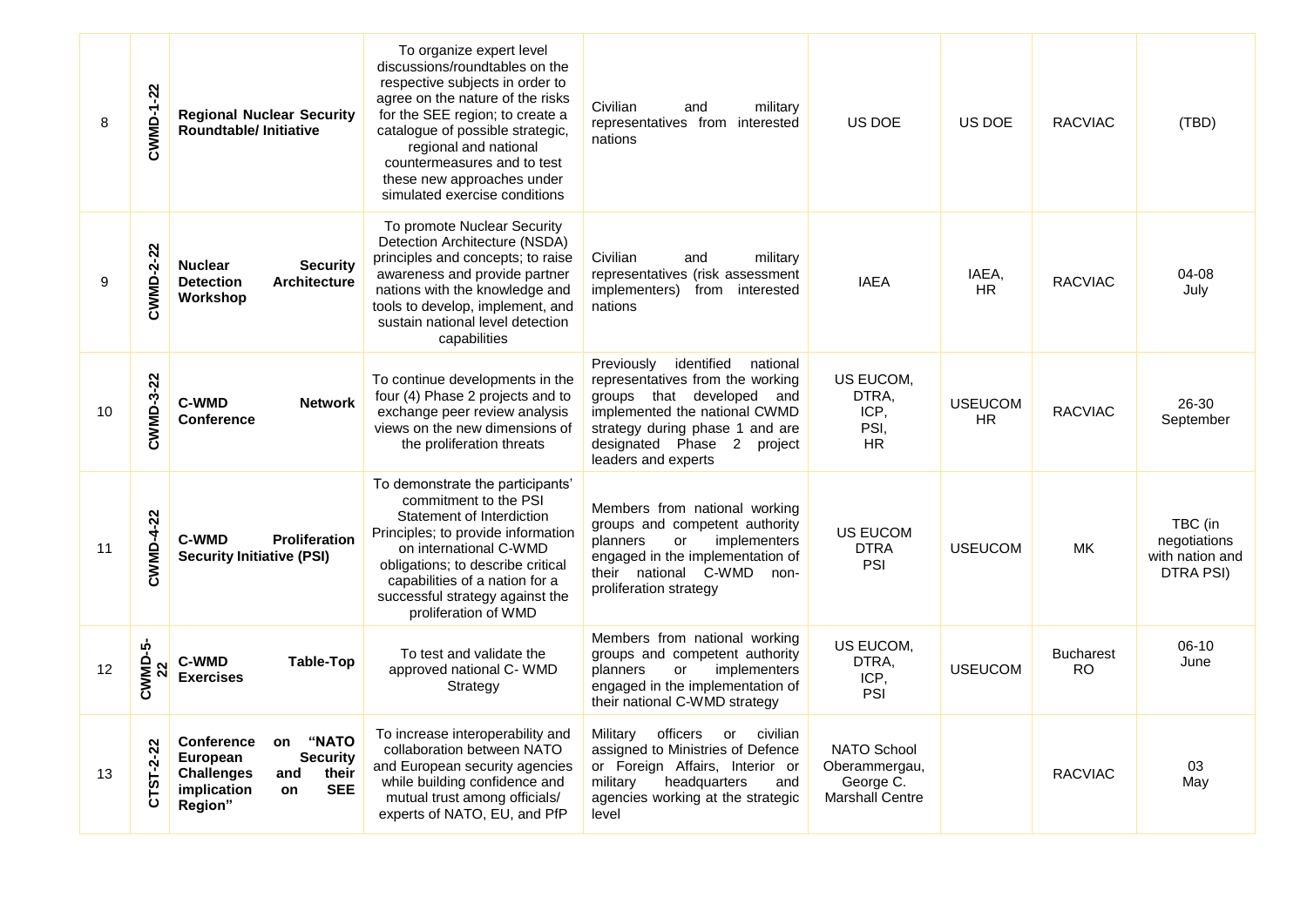| 14 | CTST-3-22 | Joint Bio-<br>International<br>Terrorism Investigations/<br><b>Course</b> | To provide mid-level officials<br>responsible for deterring,<br>detecting, identifying, and<br>responding to a bioterrorism<br>incident within their country with<br>a broad overview of bioterrorism<br>and its relationship to WMD<br>proliferation                                                                                              | Mid-level customs and border<br>enforcement personnel, national<br>police investigators, prosecutors,<br>trade and regulatory personnel<br>(such as export licensing officers<br>and enforcement control officers)<br>who understand their country's<br>laws and regulations in relation to<br>licensing,<br>export<br>control.<br>inspections, and enforcement | <b>DTRA</b>                                                                                                    | <b>DTRA</b>              | <b>RACVIAC</b> | 23-27<br>May                                         |
|----|-----------|---------------------------------------------------------------------------|----------------------------------------------------------------------------------------------------------------------------------------------------------------------------------------------------------------------------------------------------------------------------------------------------------------------------------------------------|-----------------------------------------------------------------------------------------------------------------------------------------------------------------------------------------------------------------------------------------------------------------------------------------------------------------------------------------------------------------|----------------------------------------------------------------------------------------------------------------|--------------------------|----------------|------------------------------------------------------|
| 15 | CTST-4-22 | <b>Energy Security Seminar</b>                                            | To enable additional knowledge<br>sharing and networking among<br>experts and policy makers. To<br>exchange information regarding<br>the state of play of the<br>interconnections in the SEE<br>countries, as well as the role of<br>oil and alternative fuels in the<br>process of diversification of<br>energy sources                           | Senior level officials and experts<br>from governmental institutions,<br>international<br>agencies,<br>and<br>regional organizations who are<br>dealing with the subject matter                                                                                                                                                                                 | <b>RO</b>                                                                                                      | <b>RO</b><br>(partially) | <b>RO</b>      | $13 - 16$<br>June                                    |
| 16 | CTST-5-22 | Workshop on Flood Risk<br><b>Management Plan</b>                          | To inform member countries on<br>the Flood Risk Management<br>Plan in the Sava River Basin<br>which intends to enable a<br>consistent and coordinated<br>approach in managing these<br>risks at the level of the entire<br>Sava River basin                                                                                                        | Crisis/disaster management and<br>civil protection experts from<br>relevant<br>governmental<br>institutions dealing with flood<br>protection related issues                                                                                                                                                                                                     | International<br><b>SAVA River Basin</b><br>Commission<br>(TBC)                                                |                          | <b>RACVIAC</b> | 19-23<br>September<br><b>TBC</b>                     |
| 17 | CTST-6-22 | Course on Terrorism and<br>Media                                          | To understand how terrorist<br>organizations use established<br>media to increase public<br>awareness of their ideological<br>goals and to discuss counter-<br>measures that can be developed                                                                                                                                                      | Civilian and military officials from<br>Ministries<br>of<br>Defence.<br>the<br>Ministries of Interior, and state<br>agencies dealing with terrorism,<br>officers<br>PR.<br>and<br>media<br>representatives                                                                                                                                                      | OSCE, DE, RCC<br>(TBC)                                                                                         |                          | <b>RACVIAC</b> | 03-07<br>October                                     |
| 18 | CTST-1-22 | Regional Conference on<br><b>Virus Outbreaks</b>                          | To help nations to bring together<br>a multidisciplinary gathering to<br>identify important issues related<br>to outbreak prevention and<br>control in the region, Europe and<br>around the world. To define<br>available regional resources and<br>capabilities, as well as to<br>determine the gaps and needs<br>in dealing with such situations | All institutions and stakeholders<br>in cases of pandemic disasters<br>(Ministry of Health, Ministry of<br>Interior, Ministry of Foreign<br>Affairs, National Institutions of<br>Public Health, etc.)                                                                                                                                                           | <b>Croatian Military</b><br>Academy (TBC),<br>WHO (TBC),<br>potential member<br>nations (TBC),<br><b>UNODC</b> |                          | <b>RACVIAC</b> | 25-26<br>October<br>(POSTPONED<br><b>FROM APRIL)</b> |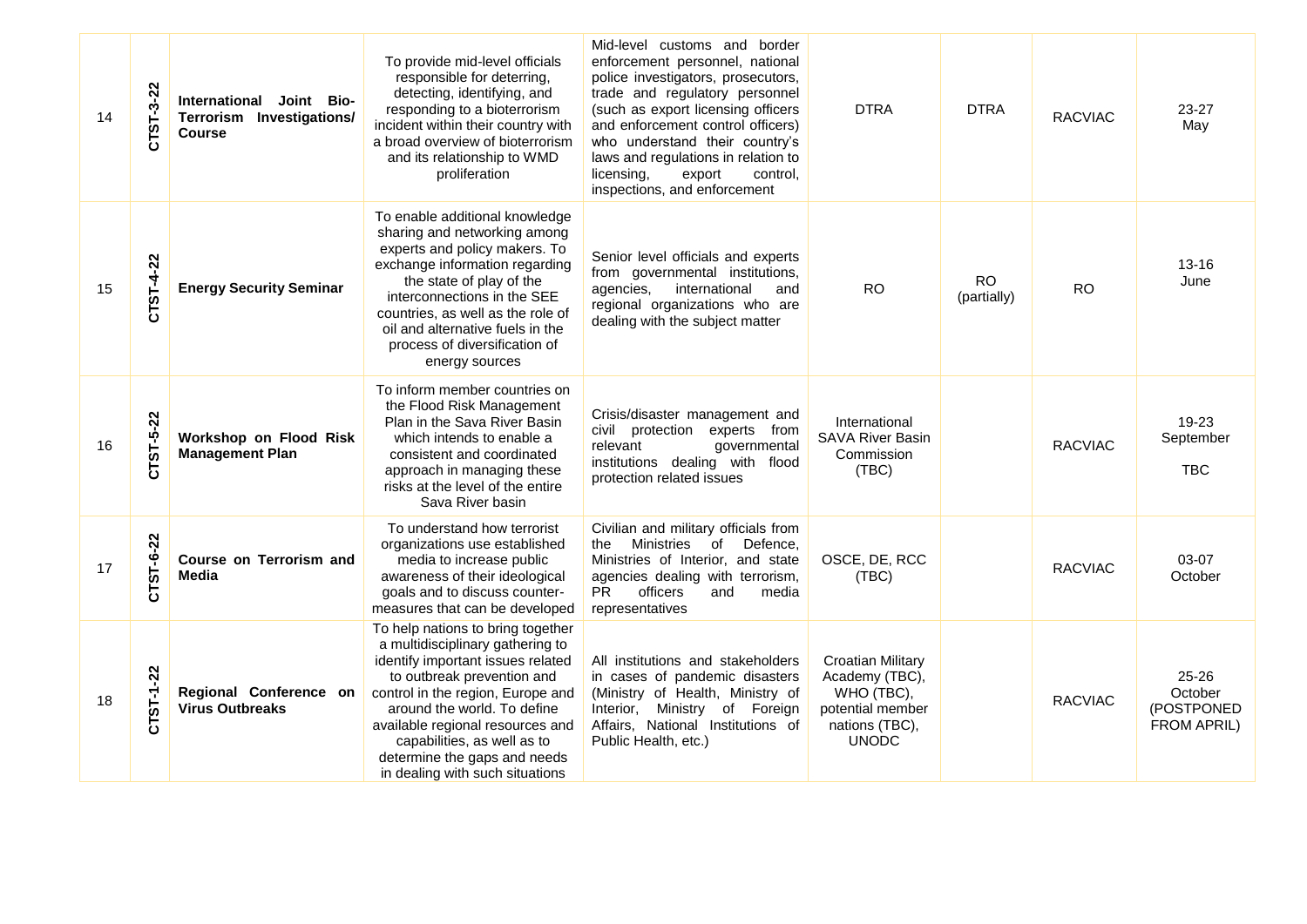| 19 | SG-1-22<br>ທ           | <b>Defence</b><br><b>Resource</b><br>Management - Leadership<br>Workshop                                                                                             | To introduce the audience to the<br>key aspects of leadership and to<br>build leadership skills in dealing<br>with human resources<br>management and motivation by<br>providing a useful and practical<br>framework for understanding the<br>role of the leader in this process          | Heads/managers at middle and<br>higher-level positions from the<br>Ministries of Defence, Foreign<br>Affairs and Interior                                                                                                                                            | Flame Consulting,<br><b>HR</b> | AT                                | <b>RACVIAC</b>  | $16 - 18$<br>March |
|----|------------------------|----------------------------------------------------------------------------------------------------------------------------------------------------------------------|------------------------------------------------------------------------------------------------------------------------------------------------------------------------------------------------------------------------------------------------------------------------------------------|----------------------------------------------------------------------------------------------------------------------------------------------------------------------------------------------------------------------------------------------------------------------|--------------------------------|-----------------------------------|-----------------|--------------------|
| 20 | $SG-2-22$<br>ഗ         | <b>Civilian</b><br><b>Crisis</b><br><b>Management Capabilities</b><br><b>Development</b>                                                                             | To examine national processes<br>such as legislation, financing,<br>training and decision-making in<br>order to enhance availability and<br>participation of national experts<br>in civilian CSDP missions thus<br>contributing to the<br>implementation of the civilian<br>CSDP compact | Managers/experts<br>from<br>the<br>of Foreign<br>national Ministries<br>and<br>Affairs,<br>Defence<br>Interior<br>dealing<br>with missions<br>and<br>EU<br>operations abroad and<br>Common Foreign Security Policy<br>or Common<br>Security<br>and<br>Defence Policy | ESDC.<br>AT (TBC)              | AT<br>(partially)                 | <b>RACVIAC</b>  | POSTPONED          |
| 21 | SSG-3-22               | <b>Building</b><br><b>Integrity</b><br>and<br><b>Preventing Corruption</b>                                                                                           | To promote good governance<br>and to implement the principles<br>of integrity, transparency and<br>accountability in accordance<br>with international norms and<br>practices established for the<br>security sector                                                                      | Officials at a decision-making<br>level<br>experts<br>from<br>or<br>institutions,<br>governmental<br>international<br>agencies.<br>and<br>regional organizations who are<br>dealing with the subject matter                                                          | RAI                            | AT, RAI                           | <b>RACVIAC</b>  | 18-19<br>May       |
| 22 | 22<br><b>SG-4</b><br>Ŵ | Gender<br><b>Awareness</b><br>Course for SEEBRIG by<br><b>RACVIAC MTT</b>                                                                                            | To increase awareness of the<br>gender perspective and its<br>implementation in Peace<br><b>Support Operations</b>                                                                                                                                                                       | <b>SEEBRIG Staff Members</b>                                                                                                                                                                                                                                         | RACVIAC, HR,<br>ME (TBC)       | <b>SEEBRIG</b><br>(partially)     | KUMANOVO,<br>МK | <b>POSTPONED</b>   |
| 23 | SG-5-22<br>ທ           | <b>Annual Meeting</b><br>of the<br><b>Representatives</b><br>from<br><b>Security</b><br>Defence and<br><b>Committees</b><br>from<br><b>SEE</b><br><b>Parliaments</b> | To stress the importance of the<br>standards of parliamentary<br>oversight over the security<br>sector and the democratic<br>control of Armed Forces in SEE<br>focusing on the current security<br>challenges in the SEE countries                                                       | Parliamentarians, members and<br>staffers of Defence and Security<br>Committees, civilian and military<br>personnel from the Ministries of<br>Defence and Interior                                                                                                   | DCAF (TBC)                     | AT<br>(partially).<br><b>DCAF</b> | <b>TBC</b>      | CANCELLED          |